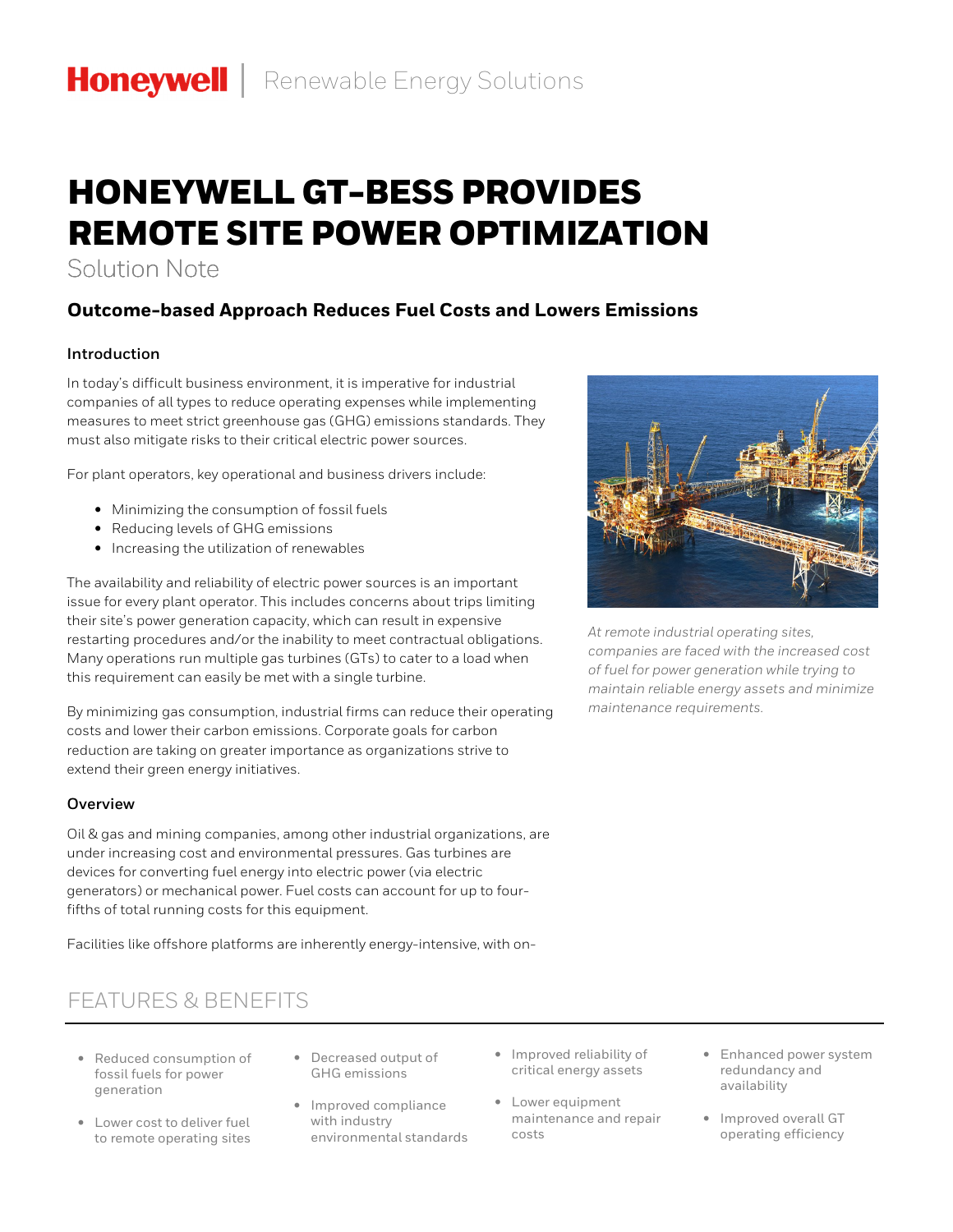site power requirements ranging up to several hundred megawatts for larger and more complex platforms. For the most part, they burn diesel or gas, powering diesel engines or gas turbines for their power needs.

The specific objectives for oil & gas operating companies include:

- Reducing self-consumption of fuel
- Minimizing their carbon footprint
- Improving their power factor
- Reducing maintenance expenses
- Increasing system reliability

In terms of remote site operation, companies are dealing with the increasing cost of fuel while they try to maintain reliable production and minimize asset maintenance requirements. The critical nature of these sites means operators typically run pairs of diesel engines or gas turbines to ensure system redundancy and reliability. In case one of the GTs trips, the other turbine can cater the full load. This results in the power generating equipment operating at a much lower point on their efficiency curve—leading to higher fuel consumption and increased emissions. If the equipment is fitted with the low-NOx burners, it needs to be operated above 50% capacity to be effective.

Site operators that are able to shut down one GT can save a significant amount of gas through lower "idling" consumption while still meeting their overall energy requirements and reducing GHG emissions.

Since remote industrial sites almost always run two gas turbines, they can realize important economic and environmental benefits by only running a single GT with a Battery Energy Storage Solution (BESS) backup to provide electrical power security. Every month that operating companies delay the decision to implement advanced BESS technology, they lose hundreds of thousands of dollars due to unnecessary gas consumption costs.

BESS is becoming a mainstream technology with more than one gigawatt hour (GWh) of BESS delivered worldwide in various applications.

#### **Honeywell's Solution**

For industrial firms, power interruptions can be very expensive due to production losses associated with restarting processing plants. It is crucial to have a reliable power supply and that

has traditionally been achieved at the expense of efficiency.

However, the latest innovations in BESS technology offer the same, if not more, reliable power with higher efficiency and lower emissions.



Figure 1: Site operators that are able to shut down one gas turbine can save a significant amount of gas through lower "idling" consumption.

Honeywell Renewable Energy solutions help the renewable energy sector produce energy more efficiently, reliably and economically, while reducing the environmental impact and improving safety and regulatory compliance. Honeywell's focus is on helping plant owners and operators make the most of new, smarter technologies and energy storage systems, and guiding them towards best practices for energy management.

Honeywell's GT-BESS solution is designed to hybridize gas turbine operation through the use of an advanced battery energy storage system. Utilization of BESS technology helps reduce the need to bring additional non-renewable energy generators online, providing grid reliability while decreasing supply costs.

Honeywell understands the operating requirements of modern industrial sites and can size a BESS solution to meet the end-user's specific needs. Its offering includes:

- Full, turnkey battery energy storage solutions, including control systems to manage redundancy and asset control
- Expert analysis of site network and energy usage
- Development of feasibility studies looking at potential savings through the optimization of gas consumption with BESS
- Preparation of front-end engineering design to enhance battery storage and energy management capabilities

*Facilities like offshore platforms are inherently energy-intensive, with on-site power requirements ranging up to several hundred megawatts for larger and more complex platforms.*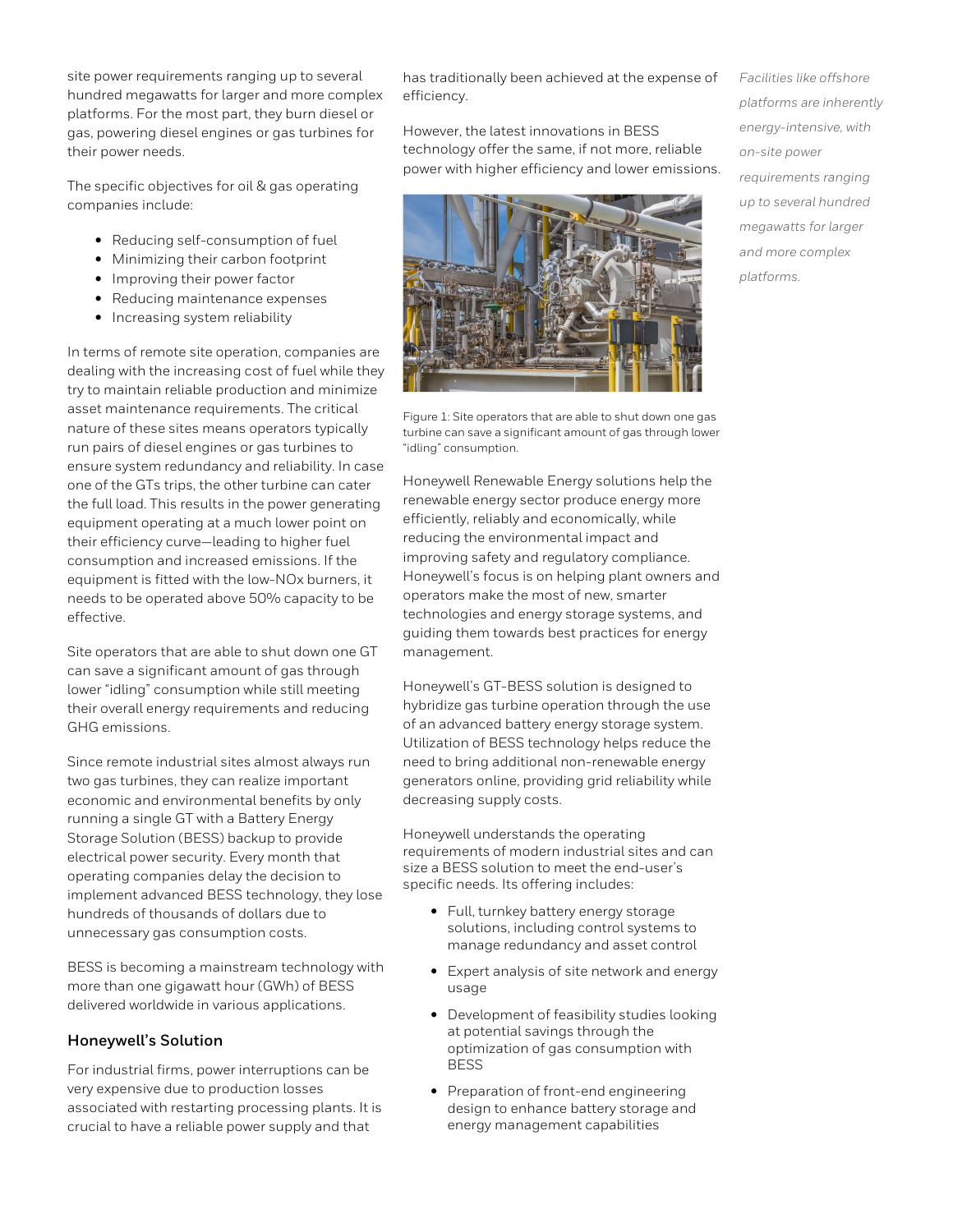*Honeywell is the only supplier that provides performance guarantees tailored to the customer's critical business KPIs*.

With Honeywell's approach, a remote operating site can maintain redundancy as BESS operates in parallel with the GT as a hot standby. Should the operating turbine trip, the BESS seamlessly takes over the baseload to avoid any power disruption. The system enables restarting of the tripped GT or back-up power and then returns to the normal operating regime.



Figure 2: Industrial sites can maintain redundancy as the GT-BESS system operates in parallel with the gas turbine as a hot standby.

Honeywell's GT-BESS solution can provide the same level of availability and reliability as normal gas turbine operation without the fear of power disruption. It gives operators sufficient time to restart their tripped gas turbine, start another GT or start their back-up diesel gen sets. The BESS then goes back into hot standby mode. This solution eliminates the need for redundant turbines—and the associated high gas consumption rate—and functions much like a spinning reserve for electric power resources.

Experience has shown that running a single gas turbine leads to reduced fuel consumption and decreased emissions output.

The Honeywell GT-BESS solution also contributes to significantly reduced maintenance costs. By minimizing the need to operate a second, unneeded GT, and extending the life of a critical asset, plant operators can reduce their equipment service and repair costs by as much as 50%.

Honeywell is unique among technology providers by offering risk-reward contracts based on guaranteed Key Performance Indicators (KPIs) for its GT-BESS installations. Typical outcomebased KPIs include gas consumption savings and power system availability. If the customer and Honeywell achieve and exceed the KPIs,

there's a financial incentive for the two companies—and there are consequences if they fall short.

#### **Customer Benefits**

An effective energy storage operations platform makes it easier to anticipate and manage demand and energy generation in today's complex energy ecosystem. Honeywell's battery energy storage systems, software solutions and outcome-based performance guarantees help end-users optimize their operations and realize significant savings.

Site operators choosing the GT-BESS solution can benefit from:

- Honeywell's patented battery energy management technology and global expertise in modeling and support for industrial power needs
- Integration of the GT-BESS solution with existing Distributed Control Systems (DCSs) and power generation systems for automated operations and ongoing remote monitoring
- Integration with condition-based monitoring to extend the life of assets and optimize performance
- Integration of on-site service for monitoring, maintenance and cyber security
- Implementation of a performance-based guarantee program

Honeywell's unique, modular battery technology also minimizes installation and commissioning time, making it ideal for quick deployment and a fast return on investment (ROI).

Deployment of the GT-BESS solution can provide up to \$100,000/month in cost savings for a typical installation. The ability to minimize gas turbine usage can reduce site energy costs by >50%. Ultimately, a battery-based approach can reduce reliance on non-renewable sources of energy while providing greater resilience and reliability for the customer or energy storage system host. In addition, power factor improvements can provide important economic gains.

In some countries, industrial organizations can even take advantage of tax credits associated with capital projects and the implementation of an effective emissions reduction strategy.